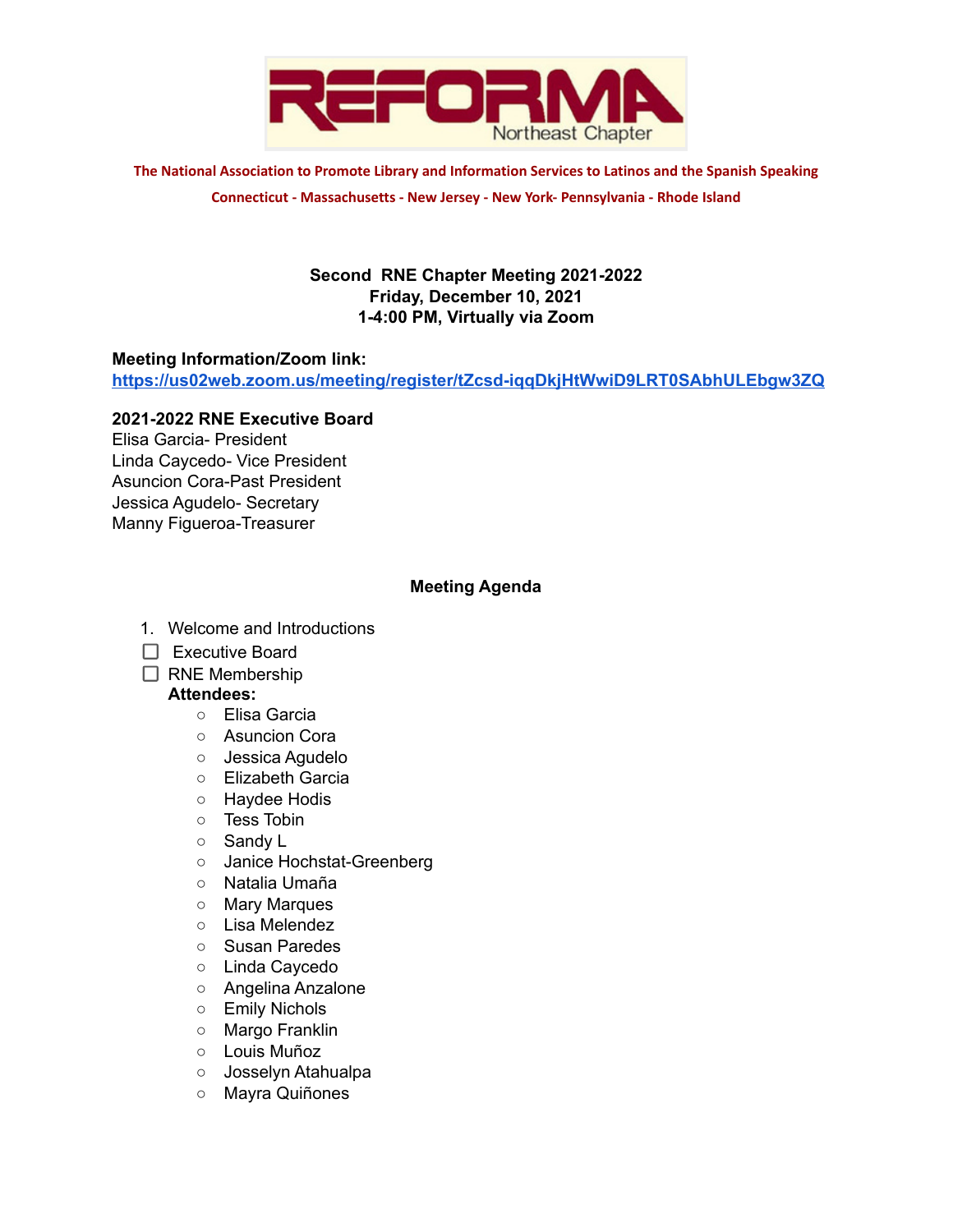

**The National Association to Promote Library and Information Services to Latinos and the Spanish Speaking**

**Connecticut - Massachusetts - New Jersey - New York- Pennsylvania - Rhode Island**

- Manny Figueroa
- Adriana Blancarte-Hayward
- Erin Power
- Loida Garcia-Febo
- Paloma Celis-Carvajal
- Fred Gitner
- Millie Gonzalez
- Ruth Rodriguez
- Yesenia Lopez
- 2. Approval of Minutes: RNE 1st general [membership](https://docs.google.com/document/d/1-RXW9kkL_GDDbV2z3ttRaFTA5lmE2fH7oEj4hkiypZE/edit) meeting 9/24/21 Manny Figueroa motions to approve minutes with edits, Louis Muñoz seconds. Passed unanimously.
- 3. Treasurer's report: [9/25/21-12/10/21:](https://docs.google.com/document/d/1vVu66yYSS6_NFPEj9D9x5KYD5JE7dQro/edit?usp=sharing&ouid=102259252344253132803&rtpof=true&sd=true) nothing to report in income. Every new membership brings in 50% of fees to our chapter. Expenses included sending the chapter president to the RNC VII conference. Ending balance (14,757.90).
- 4. Speaker: Paloma Celis [Carvajal](https://www.nypl.org/staff-profiles/paloma-celis-carbajal): Started in September 2018 at NYPL. Goal is to connect research collections to the general public and encourage new users.
	- 900,000+ titles in Spanish and Portuguese. First person to serve as curator for this collection.
	- Notable and foundational Latino figures at NYPL: Arturo Schomburg and Pura Belpré.
	- Posada [Collection/Exhibition](https://www.nypl.org/events/exhibitions/posada): NYPL has one of the largest collections of Posada works outside of Mexico. Posada collection is digitized.
	- Polonsky Exhibition of NYPL's [Treasures](https://www.nypl.org/spotlight/treasures): Paloma worked on the translation of the audio guide. Exhibition includes several items from the Hispanic collection.
	- Jose Limon [exhibit](https://www.nypl.org/events/exhibitions/mestizo-ambassador) at LPA
	- Additional links and [resources](https://drive.google.com/file/d/18kdha3S0hwWkR2zZY3xhAitZTQ3kLEo8/view?usp=sharing) shared by Paloma (added 12/29/2021)
	- Potential for an in person visit to the collection during a future RNE meeting!
- 5. RNE Committees 2021-2022

# Committee [information](https://www.reformanortheast.org/committees.html)

Committee chairs-update:

- a. Bylaws Committee: no updates
- b. **Communications/Social Media Committee**: Linda Caycedo-always looking for ideas and feedback, always accepting volunteers. Please email Linda: [lacoqui@gmail.com](mailto:lacoqui@gmail.com) or Asuncion Cora. Hoping for monthly meetings to plan how to spread the word about the chapter & set goals for the year.
- c. Election Committee: no updates
- d. Finance Committee: no updates
- e. Fundraising Committee: no updates
- f. Inter-Ethnic Affiliates Liaison Committee: no updates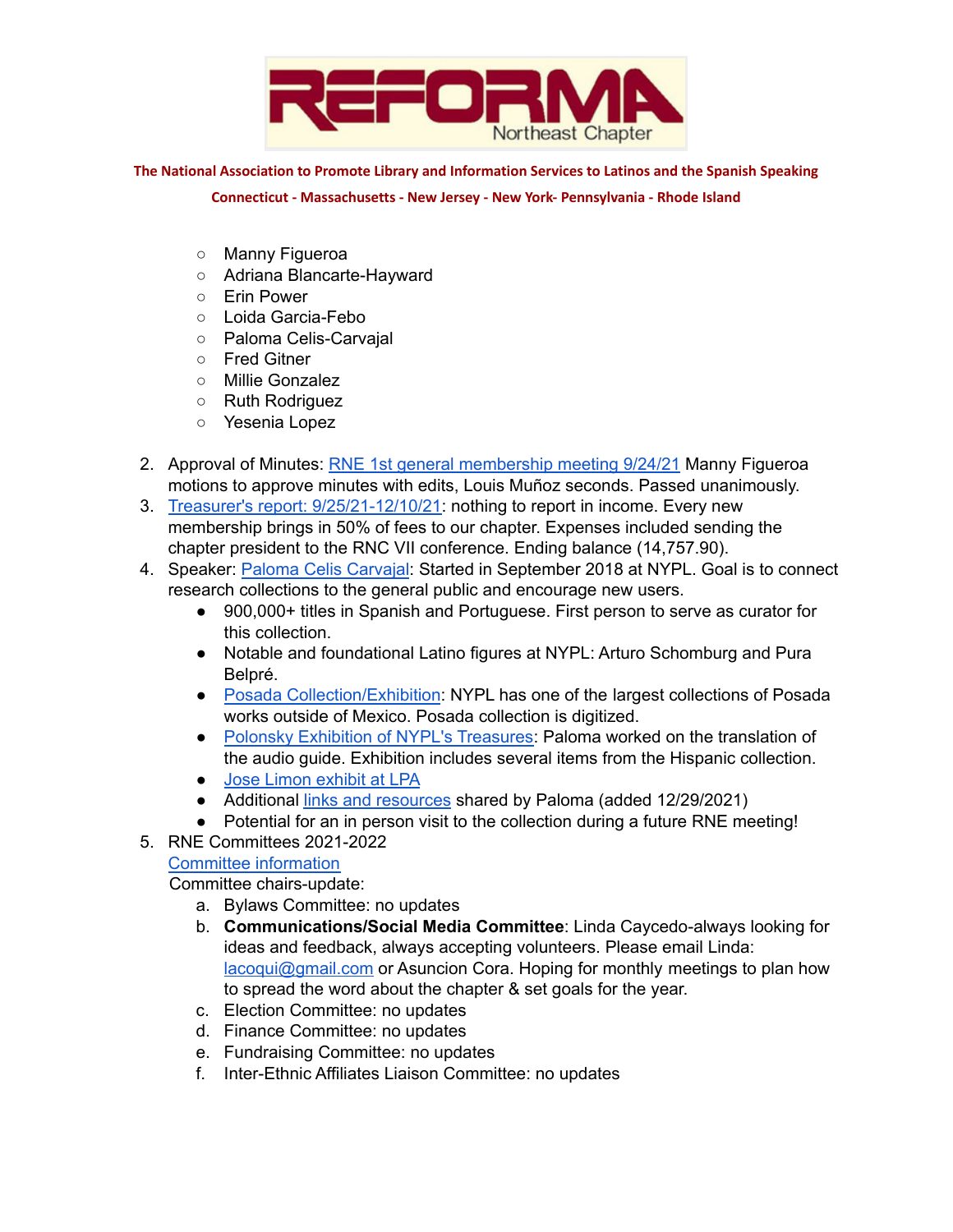

**The National Association to Promote Library and Information Services to Latinos and the Spanish Speaking**

**Connecticut - Massachusetts - New Jersey - New York- Pennsylvania - Rhode Island**

- g. **Ismael Alicea Professional Development Committee**: Linda Caycedo-[Link](https://www.reformanortheast.org/ismael-alicea-professional-development-award.html) to award [information.](https://www.reformanortheast.org/ismael-alicea-professional-development-award.html) This award covers the cost of registering for ALA, since the conference is virtual. January-the award will be announced, March is the deadline for applications.
- h. Judith Rivas Mini-Grant: no updates
- i. Leadership Institute Committee: Mary Marques- virtual meetings still taking place, is thinking of alternate ideas.
- j. **Lillian Marrero Scholarship Committee**: Louis Muñoz-1K scholarship given out once a year to library school students who are members, one criteria is to be an active member which includes being part of committees. Not given out yearly, only if there is a suitable candidate. Info will be posted within this week. Update: Link to scholarship [announcement](https://www.reformanortheast.org/uploads/2/5/3/2/25325115/rne_2022_scholarship_announcement-1-2.pdf)

Words of appreciation from Louis to the Northeast familia for all the well wishes.

Manny-suggests using social media to reach students in addition to letter mailed out. Angelina Anzalone-active on Discord and posts info from chapter, suggests reaching out to student chapters and their social media coordinators and discuss in-person outreach opportunities.

- k. **Membership Committee**: Elisa Garcia-114 chapter members as of now.
- l. **Spanish Book Buzz Committee**: Jessica Agudelo-encourage members who are interested in publishing and event planning to sign up. Book buzz moved to February. Previous [book](https://www.reforma.org/bookbuzz) buzz link.
- m. Teresa Mlawer Lifetime Achievement Award Committee: no updates
- n. **Joint mini conference**: Asuncion Cora-Theme being decided. Invites colleagues to submit proposals for presentations, keynote speaker, entertainment. [Past](https://www.reformanortheast.org/mini-conferences.html) [conferences.](https://www.reformanortheast.org/mini-conferences.html) Will take place in June 2022, and is always a big event for the chapter.

Sign up for committees: To Sign up for [committees](https://docs.google.com/spreadsheets/d/15qN5PCqrEzK0O0ISZzzOXszwozL-7M2ZG4o3kdlmhIA/edit?usp=sharing), add your name and email to the spreadsheet.

- 
- 6. Phishing emails: Beware of phishing emails. If emails are not sent from official REFORMA Northeast email ([reformane@gmail.com](mailto:reformane@gmail.com)) do not reply. Look carefully at the sender email. Email addresses for executive board were removed from the NE website.
- 7. New business:

Manny-There will be an Afro Latino affinity group within REFORMA starting in 2022, working with Ana Ndumu. Manny is representing the executive committee. It will be a space for staff members who want to get together and share info. Announcement will be